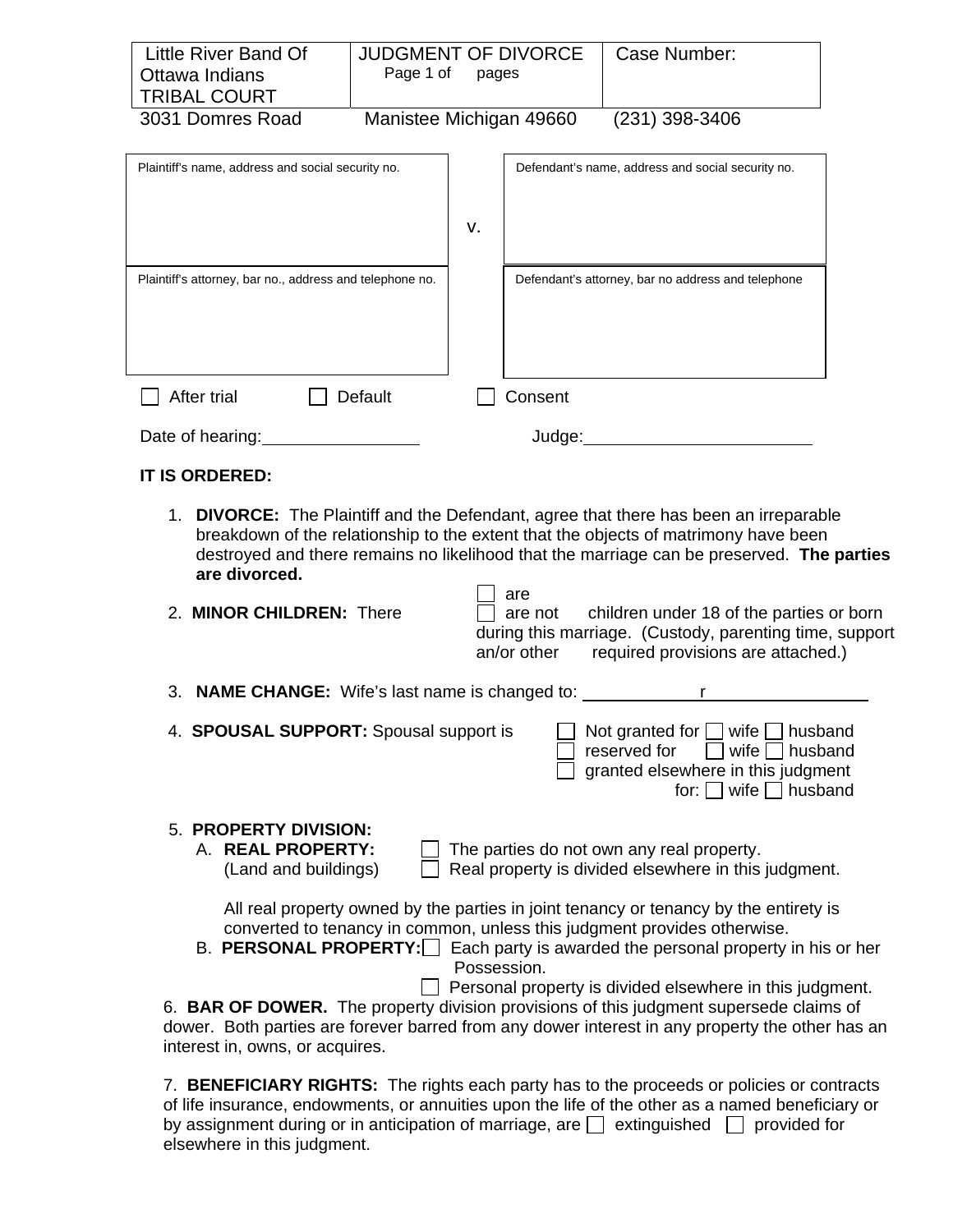| Little River Band Of<br>Ottawa Indians<br><b>TRIBAL COURT</b> | JUDGMENT OF DIVORCE<br>of<br>pages<br>Page | I CASE NO.       |
|---------------------------------------------------------------|--------------------------------------------|------------------|
| 3031 Domres Road                                              | Manistee Michigan 49660                    | $(231)$ 398-2960 |

| aintiff | ν. | Defendant |
|---------|----|-----------|
|         |    |           |

- 8. **RETIREMENT BENEFITS:** Any rights of either party in any pension, annuity or retirement plan benefit of the other, whether vested or unvested, accumulated or contingent, are  $\Box$  extinguished.  $\Box$  provided for elsewhere in this judgment.
- 9. **DOCUMENTATION:** Each party shall promptly and properly execute and deliver to the other documents to carry out the terms of this judgment. A certified copy of this judgment may be recorded with the register of deeds in any county of this state where property may be located.
- 10. **PREVIOUS ORDERS:** Except as otherwise provided, any non-final orders or injunctions entered in this action are terminated.
- 11. **EFFECTIVE DATE OF JUDGMENT:** This judgment shall become effective immediately after it is signed and filed with the clerk of this court.

Plaintiff

12. **CUSTODY:** Custody is granted as follows:<br>PL = Plaintiff DF = Defendant JT = Joint 3<sup>rd</sup>: = Third party:

| CHILDREN('S) NAME(S) | <b>DATE</b><br>OF BIRTH | <b>SOCIAL SECURITY</b><br><b>NUMBER</b> | <b>LEGAL</b><br><b>CUSTODY</b> | <b>PHYSICAL</b><br><b>CUSTODY</b> |
|----------------------|-------------------------|-----------------------------------------|--------------------------------|-----------------------------------|
|                      |                         |                                         |                                |                                   |
|                      |                         |                                         |                                |                                   |
|                      |                         |                                         |                                |                                   |
|                      |                         |                                         |                                |                                   |
|                      |                         |                                         |                                |                                   |

13. **PARENTING TIME:** Any parent without physical custody shall have parenting time as follows:

 $\Box$  reasonable  $\Box$  specific (described below or elsewhere in this judgment)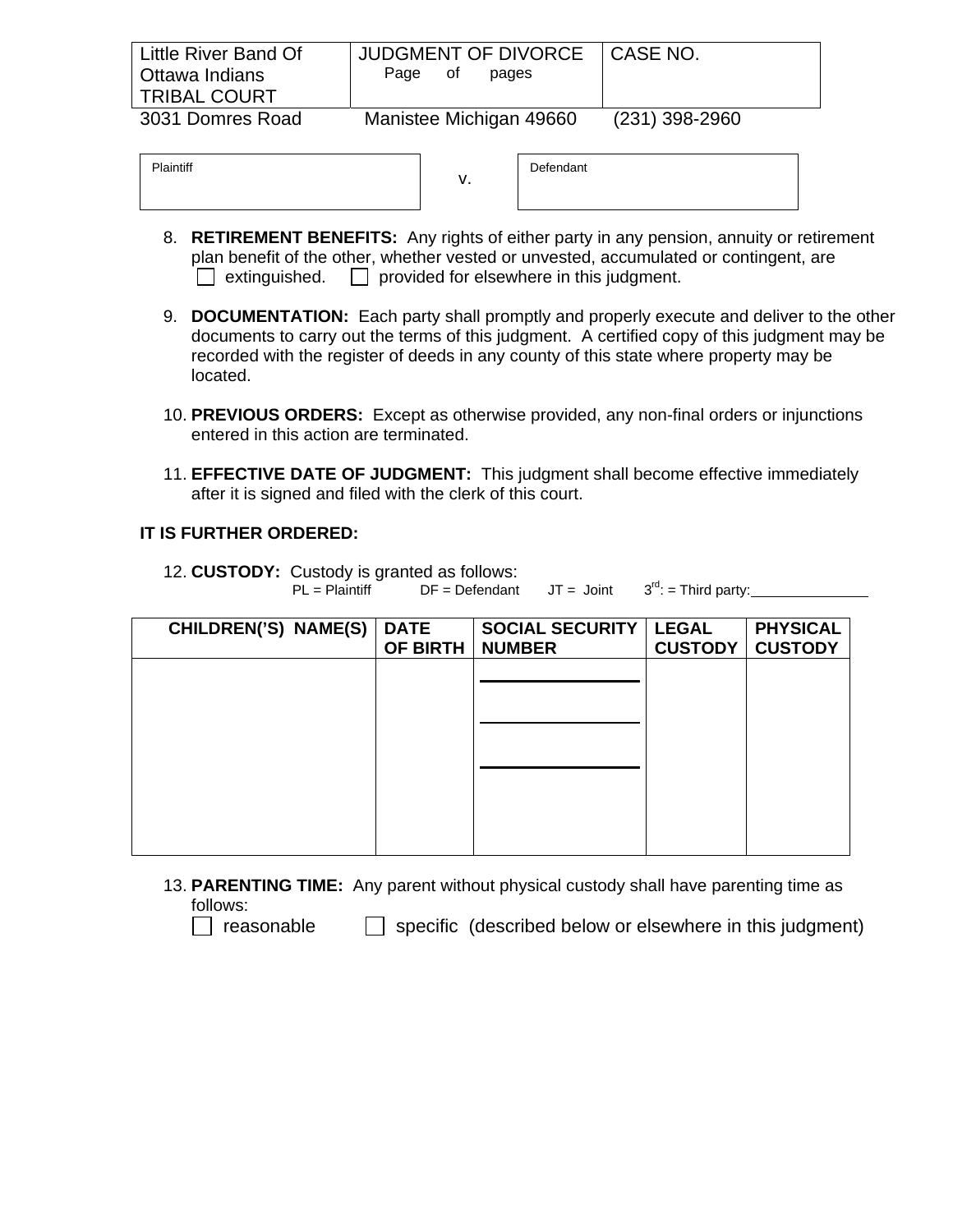$\mathbf{v}$ . Plaintiff Defendant

### **IT IS FURTHER ORDERED: CUSTODY**

IT IS HEREBY ORDERED that joint legal custody of the minor children of the parties is granted to the parties. Primary physical custody is granted to the Plaintiff or defendant

Except as otherwise provided for in this Order, the domicile of the minor children shall not be removed from the State of Michigan or over 100 miles from the primary residence that was listed at the time of the divorce without approval of the Court.

#### **PARENTING TIME**

 $\Box$  The Court has ordered parenting time as follows:

#### **SUPPORT**

| Effective, |      | the | shall pay the Court Compliance Office                                 |
|------------|------|-----|-----------------------------------------------------------------------|
|            | Date |     | <b>Plaintiff or Defendant</b>                                         |
| \$         |      |     | This sum will be processed by the accounting department and mailed to |
|            |      |     |                                                                       |

the **Exercise 2** Plaintiff or Defendant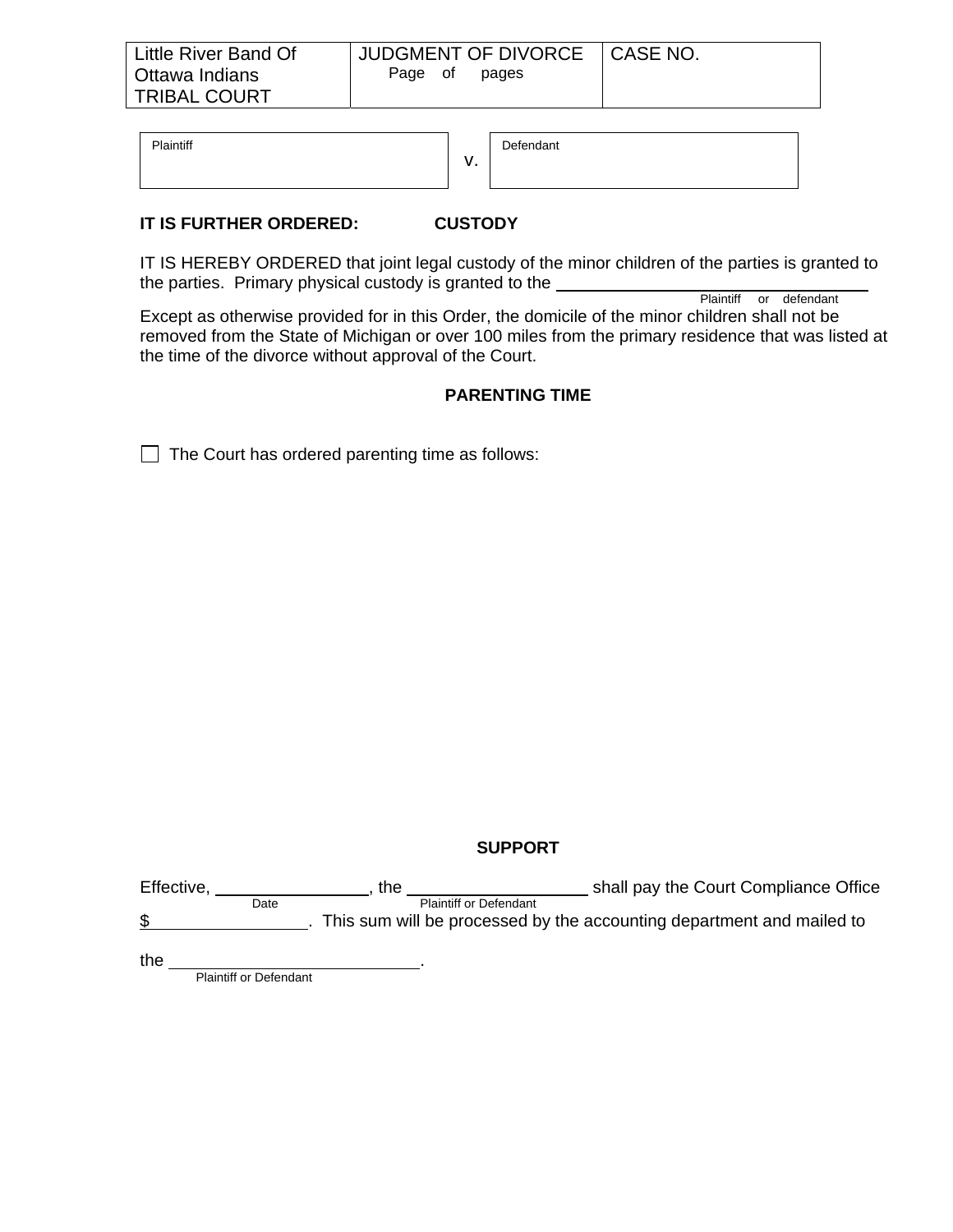| Plaintiff |  |
|-----------|--|
|           |  |

| Defendant |  |  |
|-----------|--|--|
|           |  |  |
|           |  |  |
|           |  |  |

Child support shall abate by 50% during the times the non-custodial parent has parenting time for six (6) or more consecutive overnight periods, for that week.

Should there be work related child-care expenses the Plaintiff shall pay  $\frac{9}{2}$  and the Defendant pay % of said expenses.

## **IT IS FURTHER ORDERED:**

Payer's support obligation shall continue until each child attains the age of eighteen years or until the child graduates from high school, or if the child is regularly attending high school on a full-time basis with a reasonable expectation of completing sufficient credits to graduate from high school while residing on a full-time basis with the payee of support or at an institution, but in no case after the child reaches 19 years and 6 months of age, whichever is later or until further Order of the Court.

 $\Box$  The agreed upon figure between the parties is within the child support guideline figure.

#### **HEALTH CARE:**

Both parties shall provide health care insurance for the child/children if it is available at a reasonable cost as a benefit of employment or as an option for dependents on a current health insurance policy. If insurance is obtained, the party obtaining such insurance shall immediately provide the other party with useable proof of such insurance. The parties, may, after agreement, make arrangements to avoid duplicate insurance coverage for the child/children. Unless there is a prior Order or agreement, it shall be presumed that the parties shall pay on a prorated basis any reasonable uninsured health care costs (Plaintiff: % Defendant: %) that are incurred on behalf of the minor child, which exceed ordinary household expenditures.

#### **NOTICE REQUIREMENTS:**

Each party shall immediately notify the court Compliance Office in writing, of any changes in their mailing address, residence address and name and address of current source of income. Each party shall keep the Court Compliance Office informed of any health care coverage available to them, the name of the insurance company, health care organization, or health maintenance organization; the policy certificate or contract number; and the names and birth dates of the persons who are covered.

 $\Box$  Prepared and submitted as a stipulated child custody agreement by both parties.

| Submitted as an Order of the Court |  |  |  |
|------------------------------------|--|--|--|
|------------------------------------|--|--|--|

| Plaintiff: |  |
|------------|--|
|            |  |

Plaintiff Signature: **Plaintiff** Signature:

| Defendant: |  |
|------------|--|
|            |  |

Defendant Signature: Defendant Signature:

 $\overline{a}$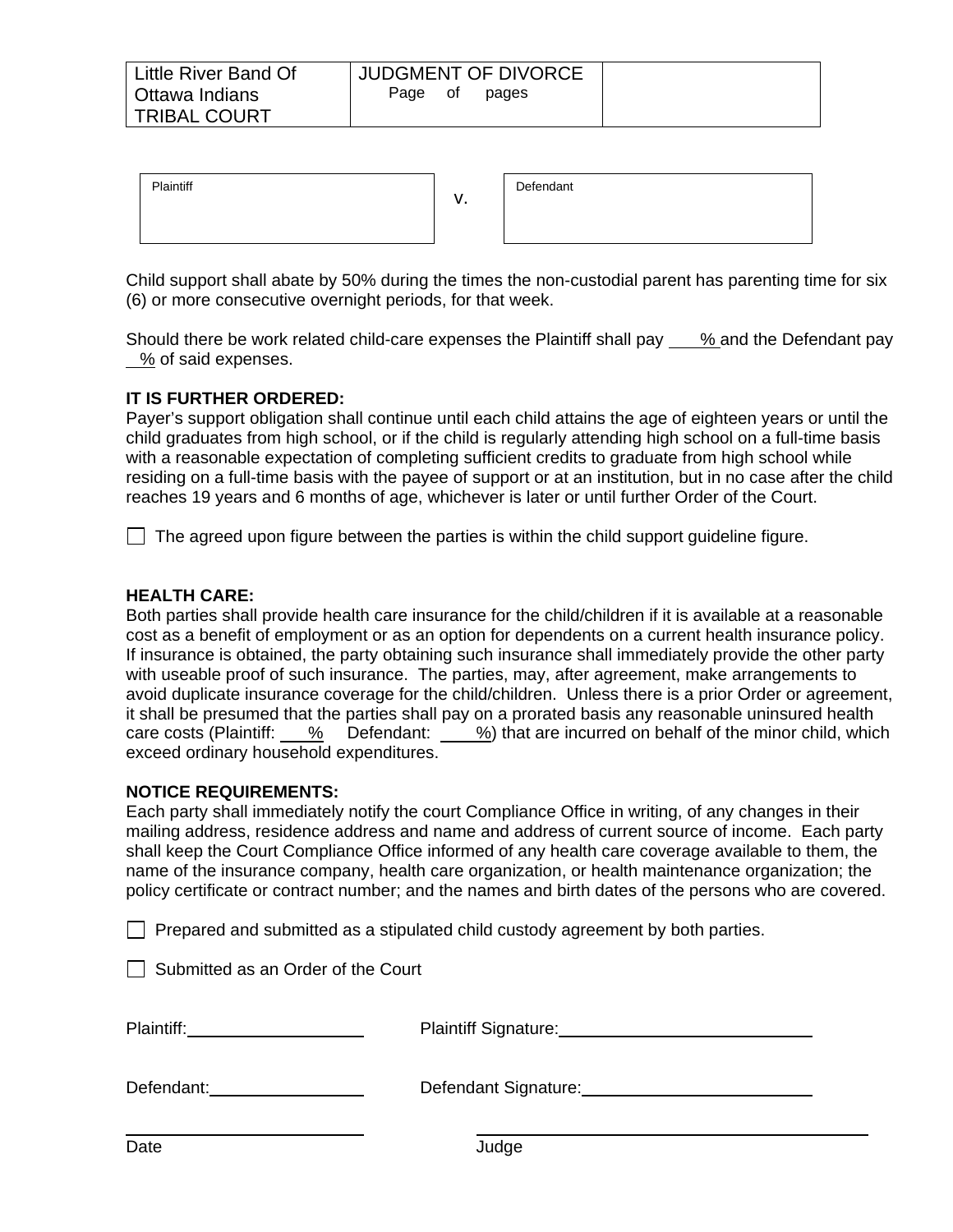| Page of<br>pages | <b>JUDGMENT OF DIVORCE</b> | Little River Band Of |
|------------------|----------------------------|----------------------|
|                  |                            | Ottawa Indians       |
|                  |                            | <b>TRIBAL COURT</b>  |

| Plaintiff |    | Defendant |
|-----------|----|-----------|
|           | ν. |           |
|           |    |           |
|           |    |           |

**PERSONAL INFORMATION:** The parties shall notify the Court Compliance Office in writing of changes in their addresses no late than 21 days after a change. They shall also promptly notify the Court Compliance of changes in their sources of income, occupation or driver's licenses and health care coverage.

A. Plaintiff's Personal Information:

# Residence address:

Social security number:

Source of income name:  $\frac{1}{2}$  and  $\frac{1}{2}$  and  $\frac{1}{2}$  and  $\frac{1}{2}$  and  $\frac{1}{2}$  and  $\frac{1}{2}$  and  $\frac{1}{2}$  and  $\frac{1}{2}$  and  $\frac{1}{2}$  and  $\frac{1}{2}$  and  $\frac{1}{2}$  and  $\frac{1}{2}$  and  $\frac{1}{2}$  and  $\frac{1}{2}$  and  $\frac$ 

Source of income address: <u>contained a manual contract of income</u>

Occupation license type and number:<br>
<u>Cocupation license</u>

Driver's license number: <u>with the set of the set of the set of the set of the set of the set of the set of the set of the set of the set of the set of the set of the set of the set of the set of the set of the set of the </u>

Plaintiff currently has the following health care coverage covering the persons listed below:

Insurance company, HMO or healt care organization No. of policy, certificate or contract

Name **Date of birth**  $\overline{D}$  Date of birth

l

 $\overline{a}$ 

 $\overline{a}$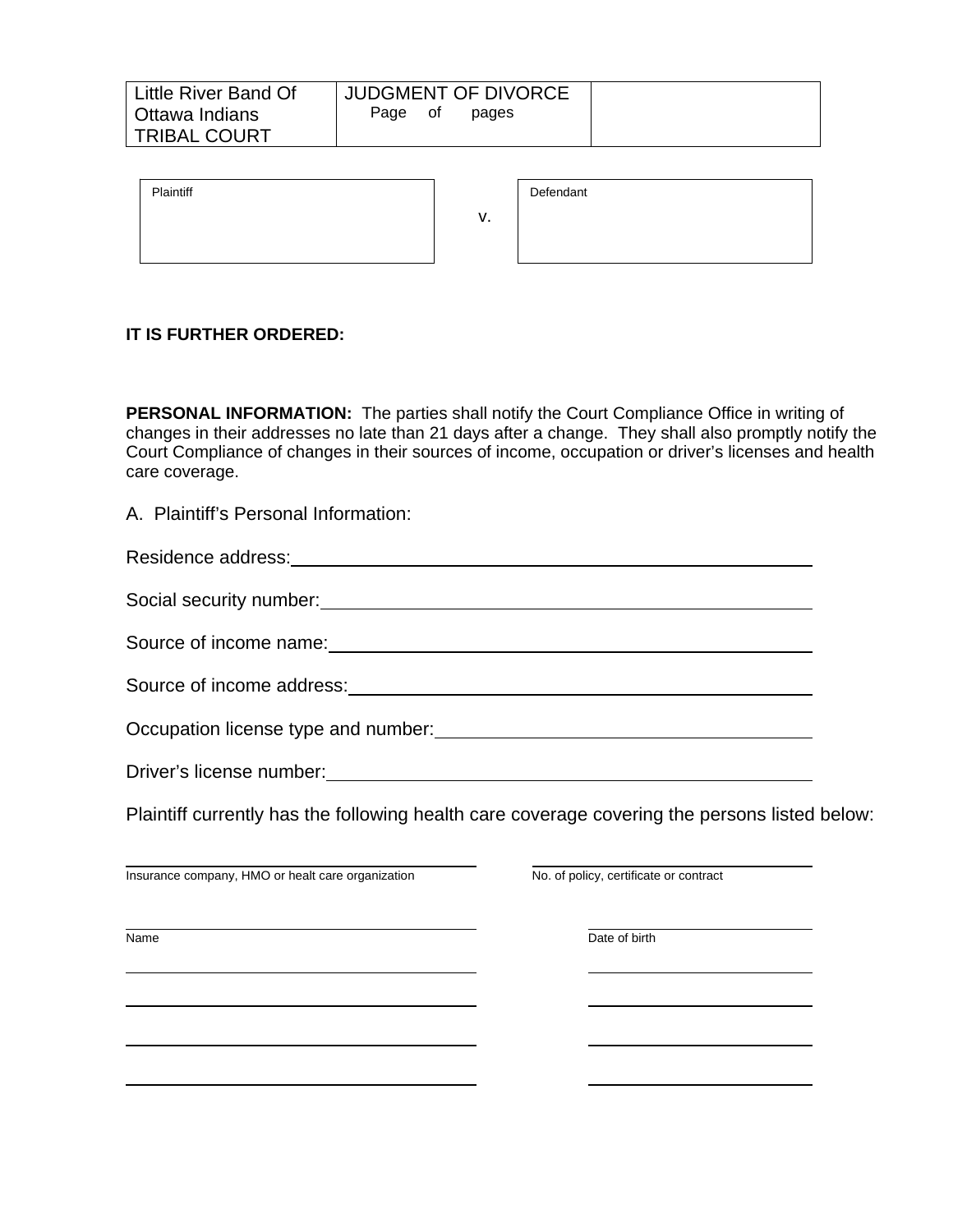| Little River Band Of | JUDGMENT OF DIVORCE | I CASE NO. |
|----------------------|---------------------|------------|
| Ottawa Indians       | Page<br>of<br>pages |            |
| <b>TRIBAL COURT</b>  |                     |            |
|                      |                     |            |

B. Defendant's Personal Information:

Residence address: Management and the extent of the state of the state of the state of the state of the state of the state of the state of the state of the state of the state of the state of the state of the state of the s

Social security number: Manual Contract of the Social security number:

Source of income name:  $\frac{1}{2}$  and  $\frac{1}{2}$  and  $\frac{1}{2}$  and  $\frac{1}{2}$  and  $\frac{1}{2}$  and  $\frac{1}{2}$  and  $\frac{1}{2}$  and  $\frac{1}{2}$  and  $\frac{1}{2}$  and  $\frac{1}{2}$  and  $\frac{1}{2}$  and  $\frac{1}{2}$  and  $\frac{1}{2}$  and  $\frac{1}{2}$  and  $\frac$ 

Source of income address: **Source of income address:** 

Occupation license type and number:<br>
<u>Decupation license</u> type and number:

Driver's license number:<br>
University of the state of the state of the state of the state of the state of the state of the state of the state of the state of the state of the state of the state of the state of the state of

Plaintiff currently has the following health care coverage covering the persons listed below:

Insurance company, HMO or healt care organization No. of policy, certificate or contract

 $\overline{a}$ 

 $\overline{a}$ 

 $\overline{a}$ 

Name **Date of birth**  $\overline{\phantom{a}}$  Date of birth

**IT IS FURTHER ORDERED:** 

 **Real Property is to be divided as follows:**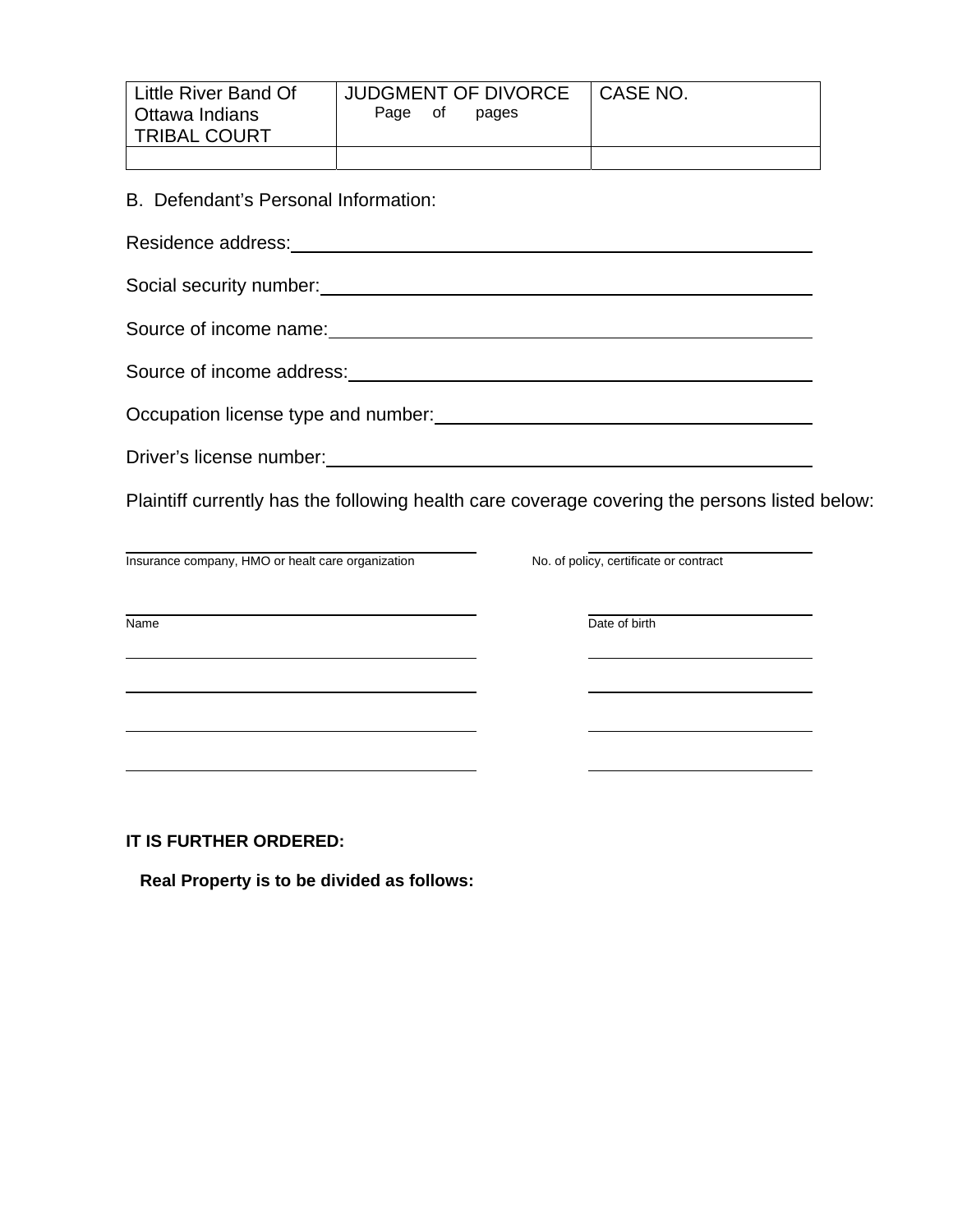| Little River Band Of<br>Ottawa Indians<br><b>TRIBAL COURT</b> | <b>JUDGMENT OF DIVORCE</b><br>Page 7 of<br>pages | I CASE NO. |
|---------------------------------------------------------------|--------------------------------------------------|------------|
|                                                               |                                                  |            |

 **Personal property is to be divided as follows:** 

Reviewed by Court Compliance Office:

 $\overline{a}$